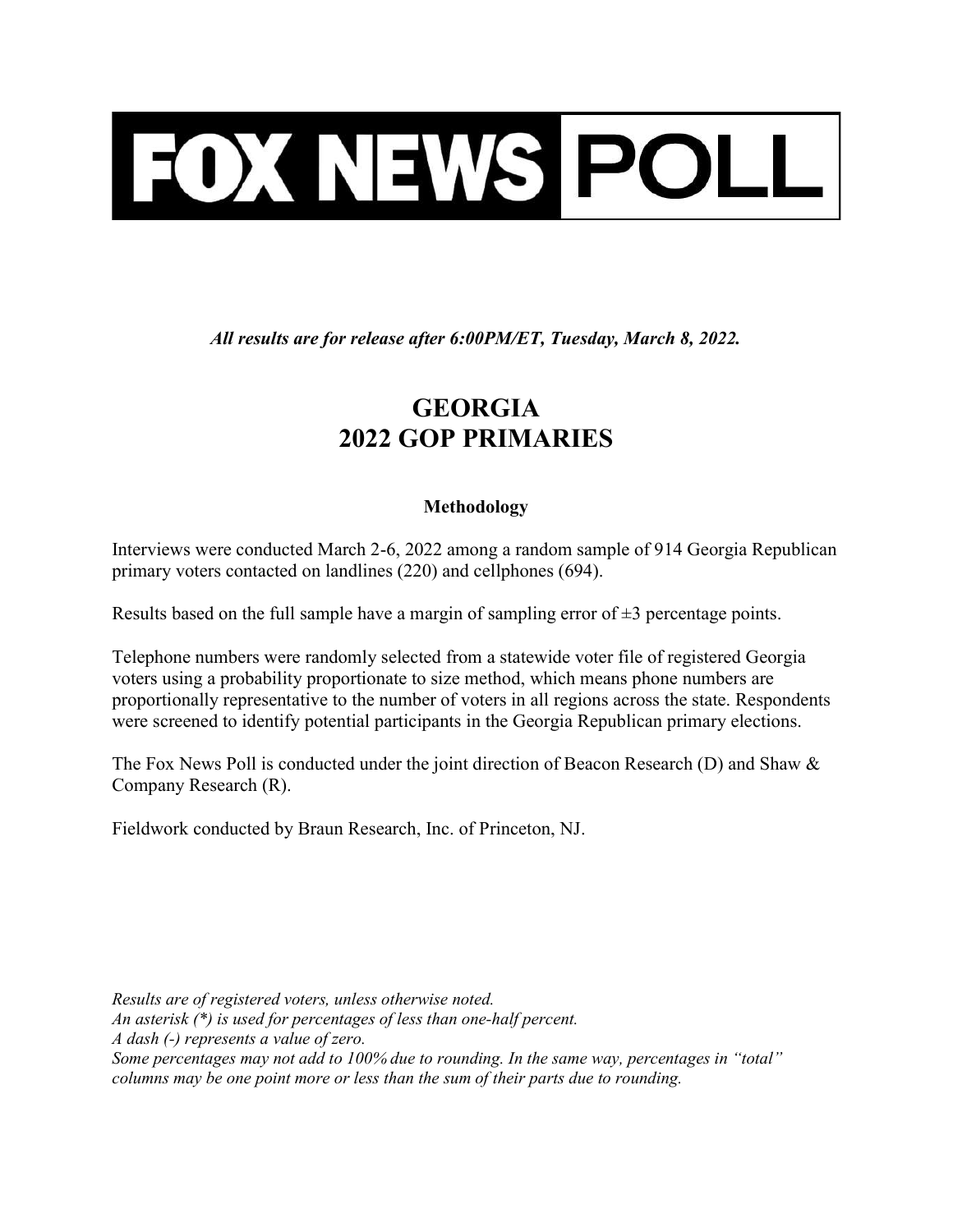1. How likely are you to vote in the May 24th Georgia Republican primary election for governor and U.S. Senator -- will you definitely vote in the Republican primary, probably vote, probably not vote, or definitely not vote?

|            |      |      | Definitely Probably Probably Definitely |   |                                |
|------------|------|------|-----------------------------------------|---|--------------------------------|
|            | vote | vote |                                         |   | not vote not vote (Don't know) |
| 2-6 Mar 22 | 82%  |      | $\sim$                                  | - | -                              |

2. How interested are you in the Republican primary election? Are you:

|                      | Extremely | V er v |  | Somewhat Not at all (Don't know) |
|----------------------|-----------|--------|--|----------------------------------|
| 2-6 Mar 22           | $54\%$    |        |  |                                  |
| Q3 Walker supporters | 61%       |        |  |                                  |

3. If the Georgia Republican primary election for U.S. Senator were held today, who would you vote for if the candidates were: [RANDOMIZE] [IF NOT SURE: Well, if you had to decide today, which one would you choose?]

|                 | 2-6 Mar 22 |
|-----------------|------------|
| Herschel Walker | 66%        |
| Gary Black      | 8          |
| Kelvin King     | 3          |
| Latham Saddler  | 2          |
| Josh Clark      |            |
| (Other)         |            |
| (Wouldn't vote) | 3          |
| (Don't know)    | 16         |

## [SKIP IF OTHER, WOULDN'T VOTE, OR DON'T KNOW IN Q3, ±3.5%]

4. Are you certain to support that candidate, or is there a chance you may change your mind?

|                      |        | Certain to support May change mind | (Don't know) |
|----------------------|--------|------------------------------------|--------------|
| 2-6 Mar 22           | $59\%$ |                                    |              |
| Q3 Walker supporters | 63%    |                                    |              |

5. If the Republican primary election for governor were held today, who would you vote for if the candidates were: [RANDOMIZE] [IF NOT SURE: Well, if you had to decide today, which one would you choose?]

|                 | 2-6 Mar 22 |
|-----------------|------------|
| Brian Kemp      | 50%        |
| David Perdue    | 39         |
| (Other)         |            |
| (Wouldn't vote) |            |
| (Don't know)    | 6          |